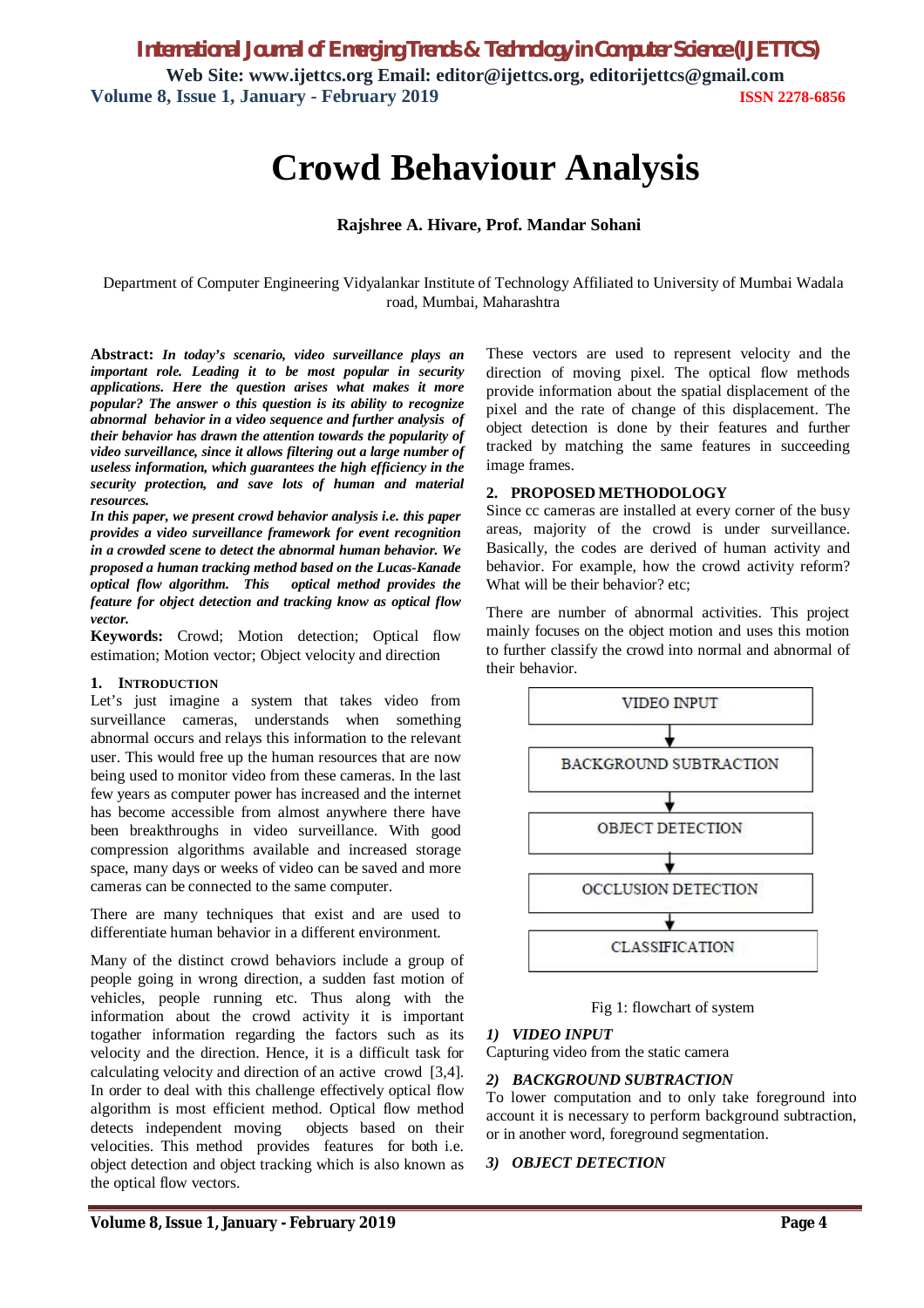# *International Journal of Emerging Trends & Technology in Computer Science (IJETTCS)*

**Web Site: www.ijettcs.org Email: editor@ijettcs.org, editorijettcs@gmail.com Volume 8, Issue 1, January - February 2019 ISSN 2278-6856**

Object detection or in the other word corner point detection. In this project for corner point detection Shi-Tomasi corner detection algorithm is used. This algorithm helps in collecting a strong or a good corner point [6]. Since the project is implemented in opencv, here opencv has a function, **cv2.goodFeaturesToTrack().**

Here the image should be a grayscale image. Then we need to specify feature-parameters like maximum corner, where we specify number of corners we want to find. Then we specify the quality level, which is a value between 0-1, which denotes the minimum quality of corner below which everyone is rejected. Then we provide the minimum Euclidean distance between corners.

With all this provided information, the function finds the corner points. All corners below quality level are rejected. Here the function takes first strongest corner and rejects all the nearby corners in the range of minimum distance and returns strongest corners.

Overall this algorithm is used to detect or calculate the "good corner points" in a frame.

#### *4) OCCLUSION DETECTION*

Occlusion detection of the object plays an important role in performing object tracking in a crowded scene. Since due to occlusion, it is difficult to perform background subtraction in high- density crowd. For occlusion detection, Lucas-Kanade Tomas Tracker algorithm has been used. In a dense crowd environment, over time the relative position of an object varies leading it to object overlapping each other [5].

Taking into consideration all these aspects, extracting corner as feature points of a moving object along with calculating the optical flow of such points will probably help in reducing the computation cost and provide motion information.

KLT tracker has been utilized for Anomaly detection in a crowd, follows certain stages:

 They extract corners as feature points in order to represent moving objects.

 These extracted corners further tracked by Lucas and Kanade method to create field of motion vectors.

• These motion vectors are enhanced by using a mask.

The KLT tracker has been utilized for Anomaly detection in crowd. They extract corners as feature points in order to represent moving objects and then tracked by Lucas and Kanade method to create field of motion vectors [6]. These motion vectors can be enhanced simply by using a mask which in turn represents the crowd location.

### *5) CLASSIFICATION*

Classification of the crowd has been done by a threshold value.

There's a certain threshold value that has been provided. This value helps in distinguishing the normal and abnormal crowd according to velocity or the speed of motion.

If the velocity exceeds the threshold value then the motion of the crowd is considered as abnormal.

#### **2.1 OVERVIEW OF PROPOSED SYSTEM**

Step1: After capturing video, we take the first frame. Step 2: Detect some Shi-Tomasi corner points. Steps3:Then we iteratively track those points using Lucas-Kanade optical flow.

#### **3. IMPLEMENTATION AND RESULT VIDEO 1:**









Fig 1.2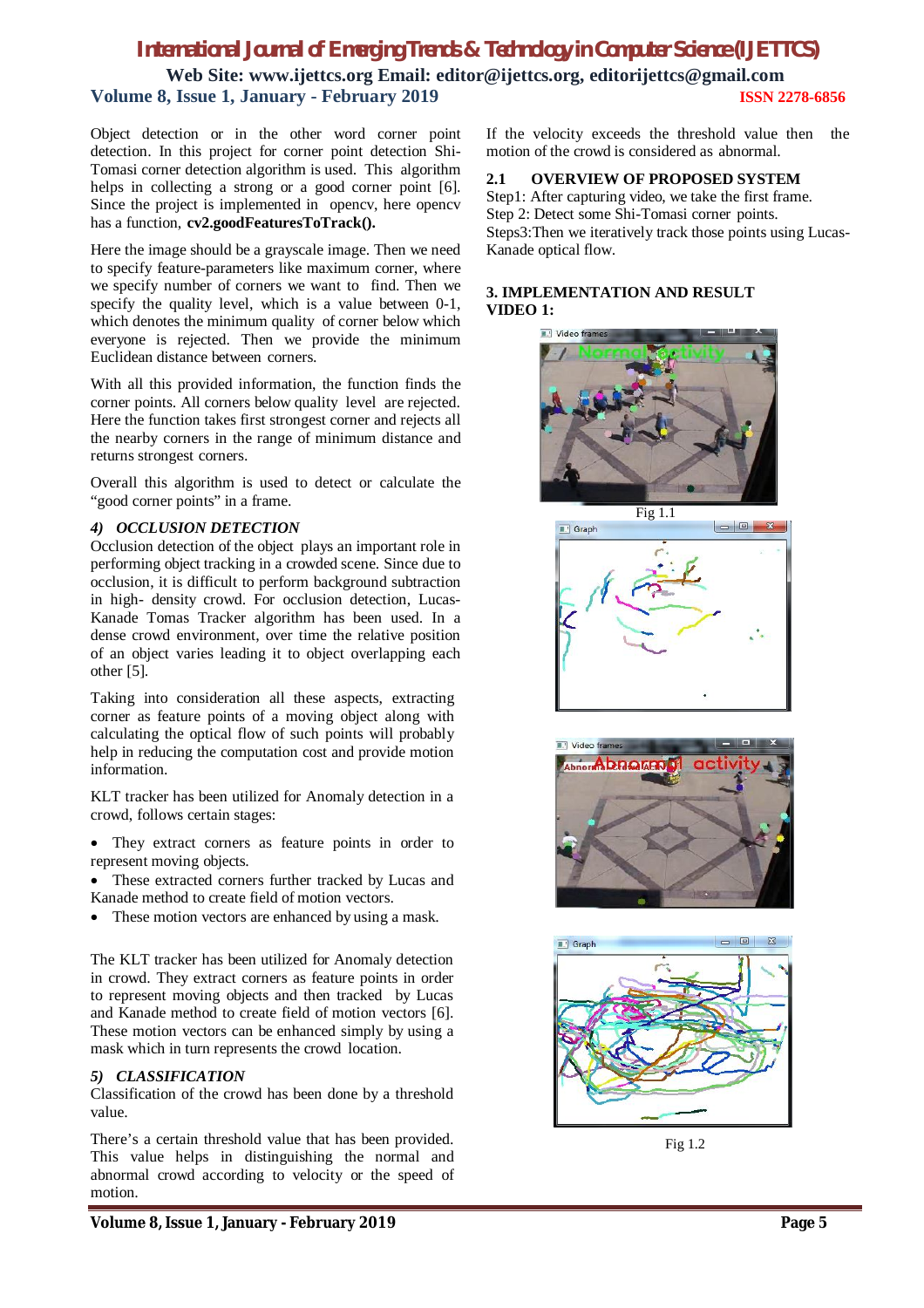## *International Journal of Emerging Trends & Technology in Computer Science (IJETTCS)* **Web Site: www.ijettcs.org Email: editor@ijettcs.org, editorijettcs@gmail.com Volume 8, Issue 1, January - February 2019 ISSN 2278-6856**

The above figure shows the output to the provided input video. Here the algorithm is detecting the normal behavior in the crowd and accordingly the graph shows the motion of the tracked object.

Also in the very second part of the video it flashes the abnormal activity which has been encountered. Similarly, the abnormal motion of the tracked objects has been shown graphically.

#### **VIDEO 2:**













The above figure shows the output to the provided input video. Here the algorithm is detecting the normal behavior in the crowd and accordingly the graph shows the motion of the tracked object. Also in the very second part of the video

it flashes the abnormal activity which has been encountered. Similarly, the abnormal motion of the tracked objects has been shown graphically.

#### **VIDEO 3:**



The above figure shows the real time tracking of the objects.

| observation |                                                                          |  |                                        |  |  |  |
|-------------|--------------------------------------------------------------------------|--|----------------------------------------|--|--|--|
| videos      | <b>Ground</b> truth                                                      |  | output                                 |  |  |  |
| Video 1     | Frame 1, Scene 1- normal Frame 1, Scene 1-<br>crowd<br>Frame 2, Scene 2- |  | normal<br>crowd                        |  |  |  |
|             | increase in crowd<br>motion                                              |  | Frame 2, Scene 2-<br>abnormal<br>crowd |  |  |  |
| Video 2     | Frame 1, Scene 1- normal Frame 1, Scene 1-<br>crowd<br>Frame 2, Scene 2- |  | normal<br>crowd                        |  |  |  |
|             | increase in crowd<br>motion                                              |  | Frame 2, Scene 2-<br>abnormal<br>crowd |  |  |  |
| Video 3     | Frame 1, Scene 1- peopleFrame 1, Scene 1-<br>walking                     |  | normal<br>crowd                        |  |  |  |

Table 1: shows the summary of result. Where the ground truth signifies the observation by human and the output shows the result of the applied method.

#### *4. CONCLUSION*

This approach successfully detected most of the abnormality as compare to the result got manually. However, in order to get a desirable output, it is necessary to choose the favorable threshold carefully.

#### *5. FUTURE SCOPE*

The future work will cover how to involve more crowd characteristics into the abnormality detection, such as the number of crowd groups, acceleration of the motion. To improve the accuracy of system, we could also employ more accurate tracking methods to capture some small local motion in the crowd scene.

#### **REFERENCES**

[1] Motion Estimation of Crowd Flow using Optical Flow Techniques: A review Ibrahim kajo, Aamir Saeed Malik\*, Nidal Kamel Centre for Intelligent Signal & Imaging Research, Department of Electrical and